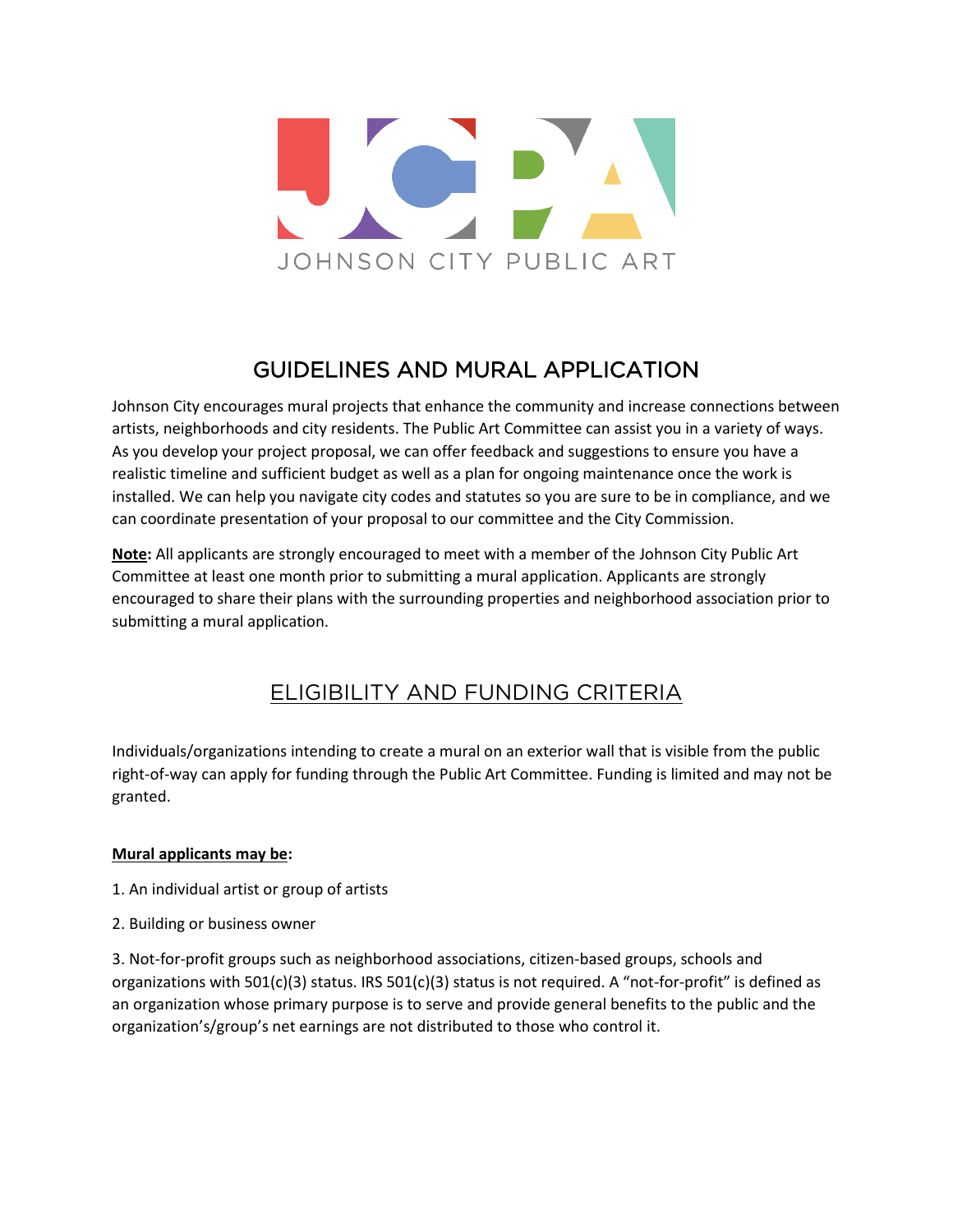# <u>REVIEW CAR TEN 2000 - 2000 - 2000 - 2000 - 2000 - 2000 - 2000 - 2000 - 2000 - 2000 - 2000 - 2000 - 2000 - 2000 - 20</u>

**SCALE:** Appropriateness of scale to the wall upon which the mural will be painted/attached and to the surrounding physical features.

**CONTEXT:** Architectural, geographical, sociocultural, and/or historical relevance to the site. **Note:** Murals in the historic district are subject to historic commission guidelines.

**COMMUNITY SUPPORT:** General support/advocacy from the building owner/user, surrounding neighborhood, adjacent businesses, and/or arts community.

**FEASIBILITY:** Demonstrated ability to complete the proposed mural on time and within budget.

**MEDIA:** Appropriate media proposed to ensure the mural's longevity and durability.

**STRUCTURAL AND SURFACE STABILITY:** Commitment to repair the mural surface as necessary before painting and a plan for mitigating graffiti through design and/or graffiti coating.

**LETTER OF SUPPORT FROM BUILDING OWNER:** Commitment to keep the mural in place as approved for a minimum of 5 years and to maintain the mural during that time.

**PUBLIC ACCESSIBILITY, SAFETY AND LIGHTING:** Plan to comply with City codes for safety, accessibility, and lighting.

# APPLICATION PROCESS

1. At least one month prior to submitting your Public Art Mural application, meet with the mural program coordinator for an initial review of imagery, location, funding, and building owner's approval.

2. Complete the Mural Application (below).

3. Provide all required supplementary materials, including:

- JPG image(s) of a color rendering of proposed mural
- JPG image(s) of site and physical surroundings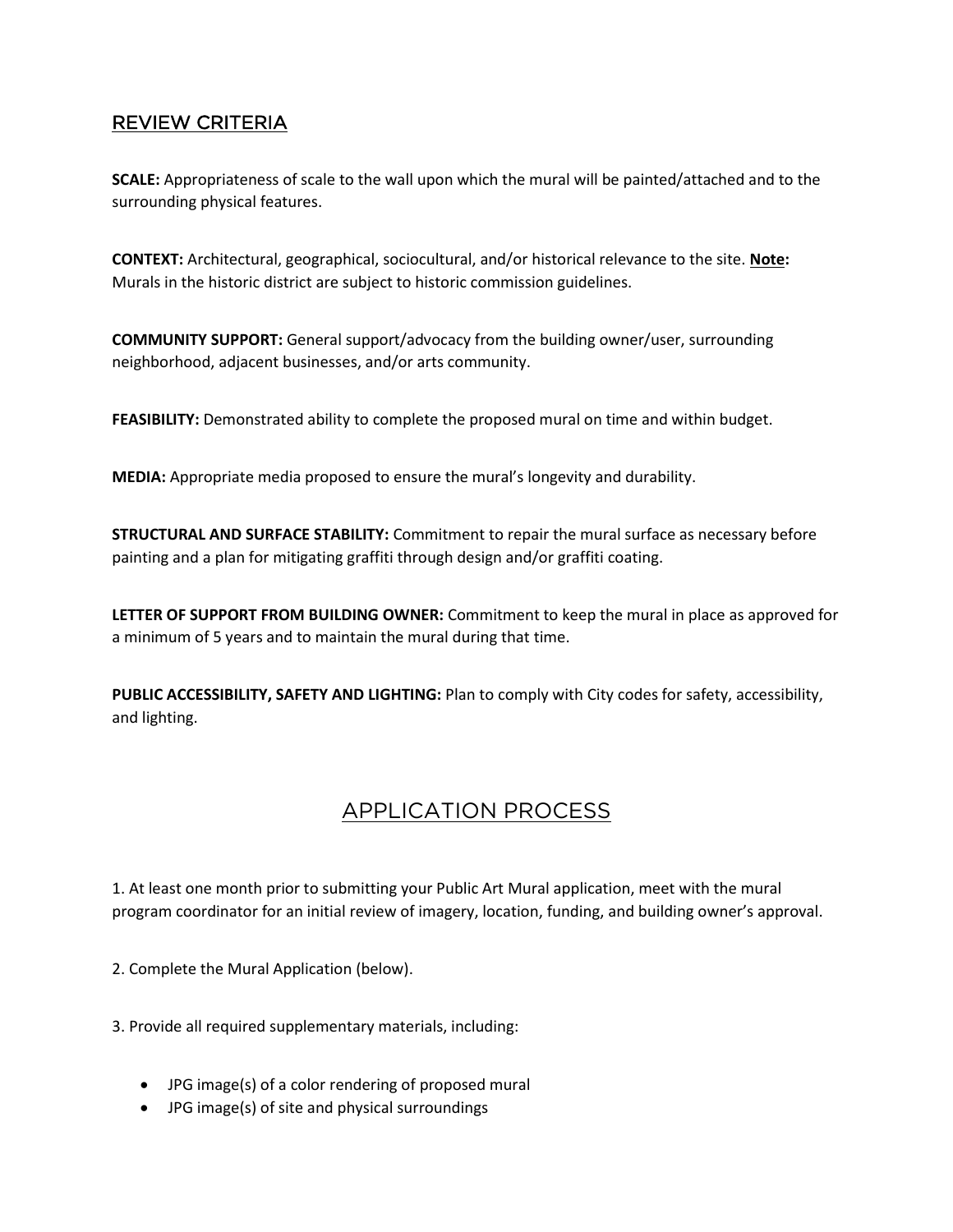- Up to 6 jpg images of artist's past work; if more than one artist, submit 6 images per artist
- Project timeline
- If attaching panels to a wall, a materials list, drawing and attachment plans must be submitted

# MURAL APPLICATION

#### **APPLICANT INFORMATION:**

| Applicant Name |
|----------------|
| Cell Phone     |
| Email          |

#### **ARTIST INFORMATION:**

| Email |
|-------|

#### **MURAL LOCATION:**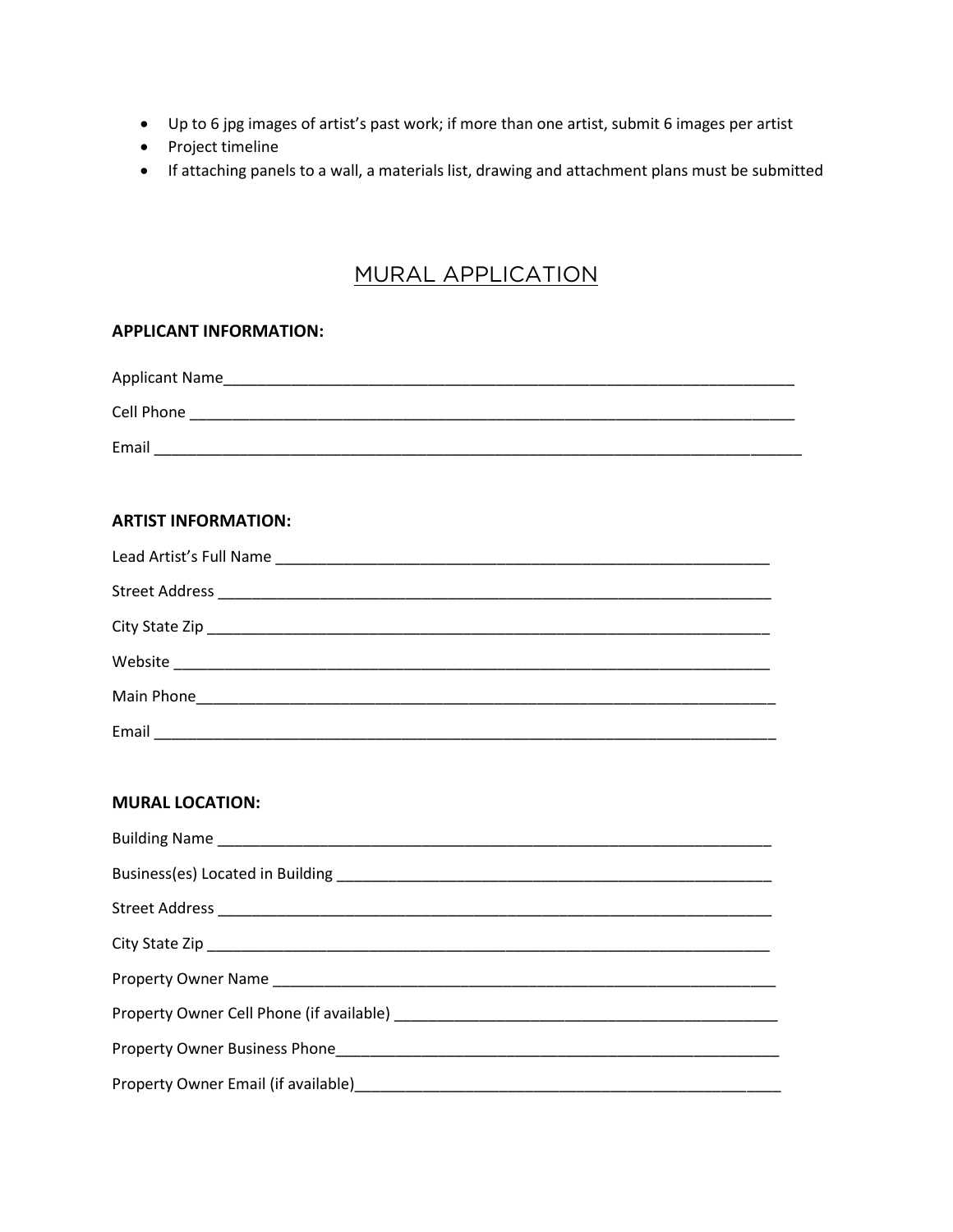# MURAL PROPOSAL AND MATERIALS

1. Describe the concept, composition and purpose of the proposed mural:

2. Describe mural's relevance to its location and the community that will be impacted by it:

- 3. From what intersections/viewpoints can pedestrians and vehicles see the mural?
- 4. What is the composition and condition of the wall the mural is to be placed on and how will you prepare the wall appropriately?
- 5. What are the mural's proposed dimensions?
- 6. What painting materials do you plan to use?
- 7. How will you plan for mitigating vandalism?